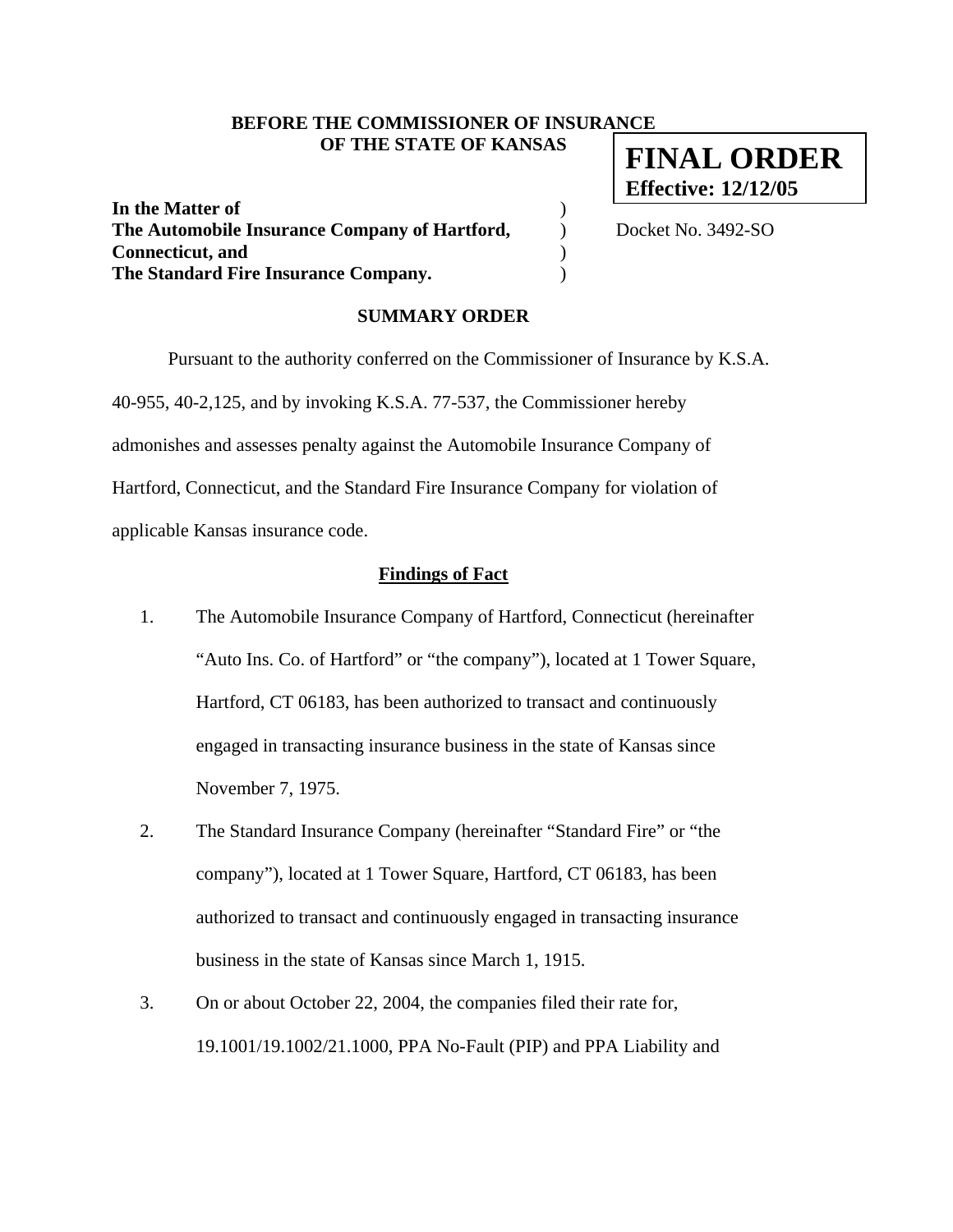Physical Damage Combination with the Kansas Insurance Department ("KID") via SERFF.

- 4. The proposed effective date for the said rate filing was identified as November 21, 2004.
- 5. On November 19, 2004, KID disapproved, via SERFF, the filing rate for lacking certain information assuring that the same is not excessive in light of the controlling Kansas statutes.
- 6. Due to a clerical misconception by the companies, the disapproved filing rate became effective on or about November 21, 2004.

## **Applicable Law**

7. K.S.A. 40-955 states, in pertinent parts:

. . .

(a) Every insurer shall file with the commissioner . . . every manual of classifications, rules and rates, every rating plan, policy form and every modification of any of the foregoing which it proposes to use. Every such filing shall indicate the proposed effective date and the character and extent of the coverage contemplated and shall be accompanied by the information upon which the insurer supports the filings. A filing and any supporting information shall be open to public inspection after it is filed with the commissioner.

(c) Any other rate filing, except personal lines filings, shall become effective on filing or any prospective date selected by the insurer, subject to the commissioner disapproving the same if the rates are determined to be inadequate, excessive, unfairly discriminatory or otherwise fails to meet the requirements of this act. Personal lines rate filings shall be on file for a waiting period of 30 days before becoming effective, subject to the commissioner disapproving the same if the rates are determined to be inadequate, excessive, unfairly discriminatory or otherwise fail to meet requirements of this act. The term "personal lines" shall mean insurance for noncommercial automobile, homeowners, dwelling fire-and-renters insurance policies, as defined by the commissioner by rules and regulations. A filing complies with this act unless it is disapproved by the commissioner within the waiting period or pursuant to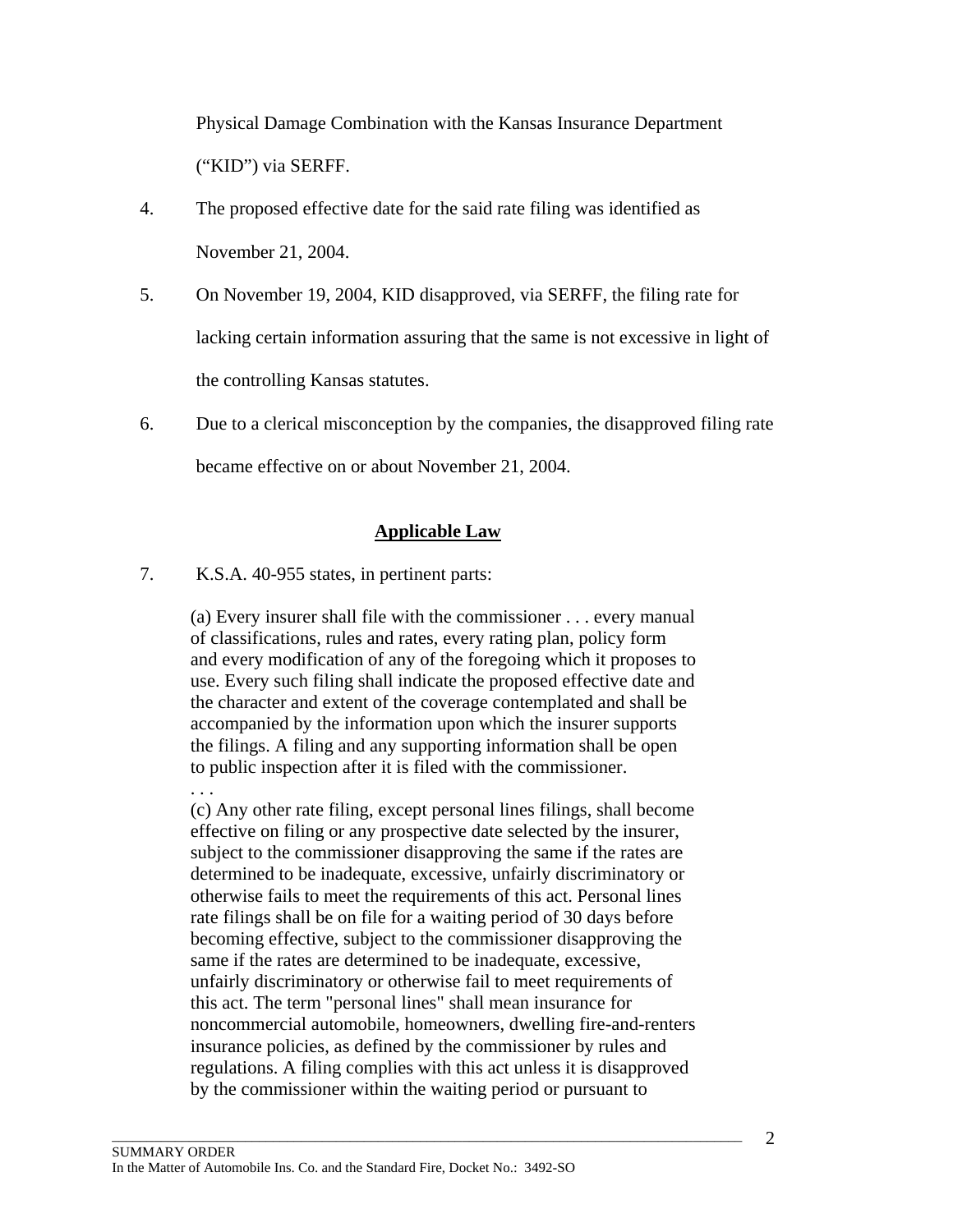subsection (e).

. . .

(e) If a filing is not accompanied by the information required by this act, the commissioner shall promptly inform the company or organization making the filing. The filing shall be deemed to be complete when the required information is received by the commissioner or the company or organization certifies to the commissioner the information requested is not maintained by the company or organization and cannot be obtained. If the commissioner finds a filing does not meet the requirements of this act, the commissioner shall send to the insurer or rating organization that made the filing, written notice of disapproval of the filing, specifying in what respects the filing fails to comply and stating the filing shall not become effective. If at any time after a filing becomes effective, the commissioner finds a filing does not comply with this act, the commissioner shall after a hearing held on not less than 10 days' written notice to every insurer and rating organization that made the filing issue an order specifying in what respects the filing failed to comply with the act, and stating when, within a reasonable period thereafter, the filing shall be no longer effective. Copies of the order shall be sent to such insurer or rating organization. The order shall not affect any contract or policy made or issued prior to the expiration of the period set forth in the order.

## 8. K.S.A. 40-2,125 authorizes:

(a) If the commissioner determines after notice and opportunity for a hearing that any person has engaged or is engaging in any act or practice constituting a violation of any provision of Kansas insurance statutes or any rule and regulation or order thereunder, the commissioner may in the exercise of discretion, order any one or more of the following:

(1) Payment of a monetary penalty of not more than \$1,000 for each and every act or violation, unless the person knew or reasonably should have known such person was in violation of the Kansas insurance statutes or any rule and regulation or order thereunder, in which case the penalty shall be not more than \$2,000 for each and every act or violation;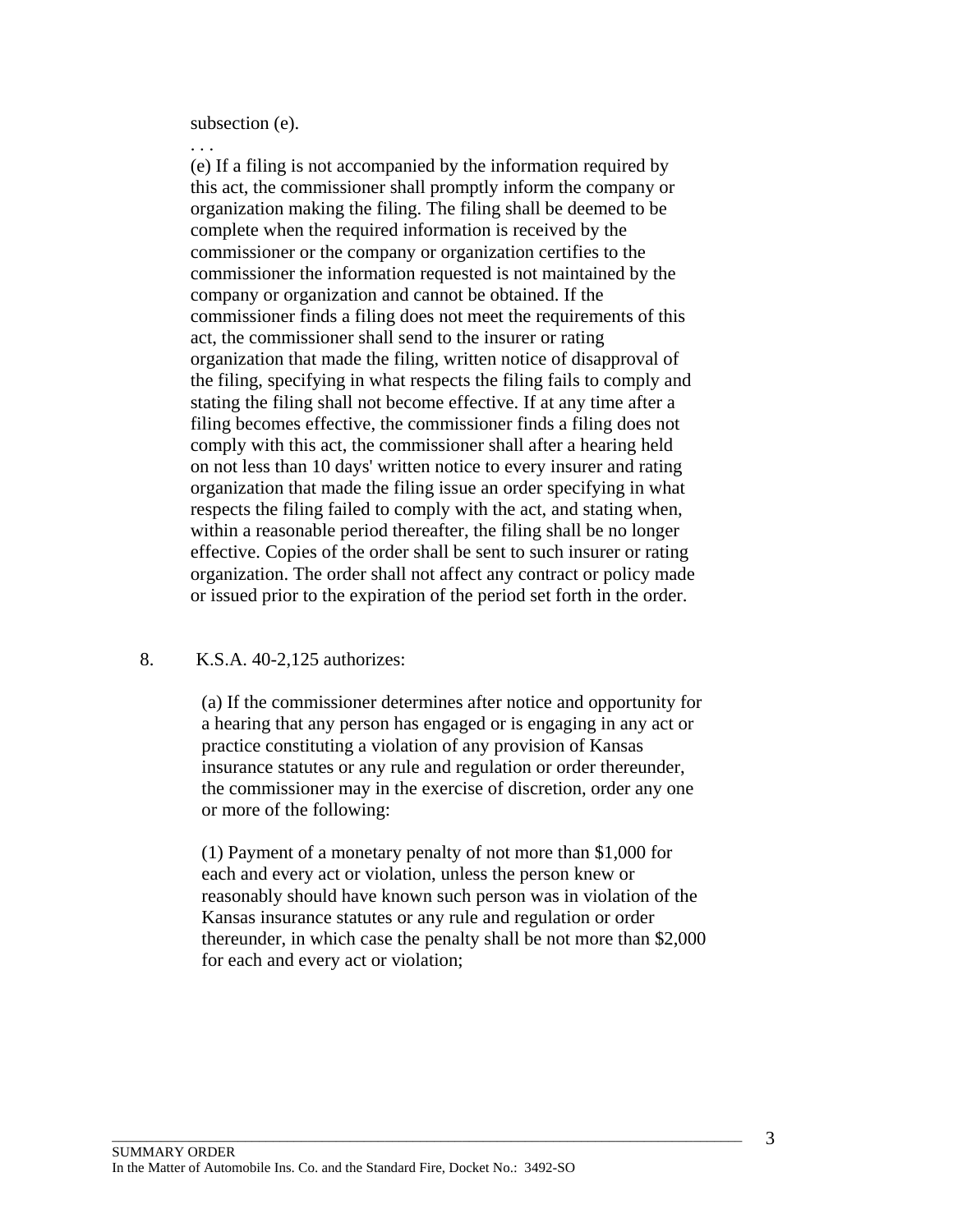# **Conclusion**

 Based upon the Findings of Fact and Applicable Law enumerated in paragraphs #1 through #8 above,

# **IT IS, THEREFORE, ORDERED BY THE COMMISSIONER OF INSURANCE:**

- a. By inadvertently allowing the disapproved rate to take effect on or about November 21, 2004, the Auto Ins. Co. of Hartford and the Standard Fire have engaged in utilizing unauthorized insurance rates in the State of Kansas, thus, in violation of K.S.A. 40-955.
- b. Considering the magnitude of the impact directly attributed to the companies' above-said error and pursuant to K.S.A. 40-2,125, the Auto Ins. Co. of Hartford and the Standard shall pay a combined monetary penalty, due and payable to Kansas Insurance Commissioner on or before the  $14<sup>th</sup>$  day from the date of this order, in the amount of Five Thousand Dollars (\$5,000) for their violations of K.S.A. 40-955.

**IT IS SO ORDERED THIS \_21st\_ DAY OF \_November\_ 2005, IN THE CITY OF TOPEKA, COUNTY OF SHAWNEE, STATE OF KANSAS.** 



\_/s/ Sandy Praeger\_\_\_\_\_\_\_\_\_\_\_\_\_\_\_\_\_\_ Sandy Praeger Commissioner of Insurance

 $\angle$ s/ John W. Campbell John W. Campbell General Counsel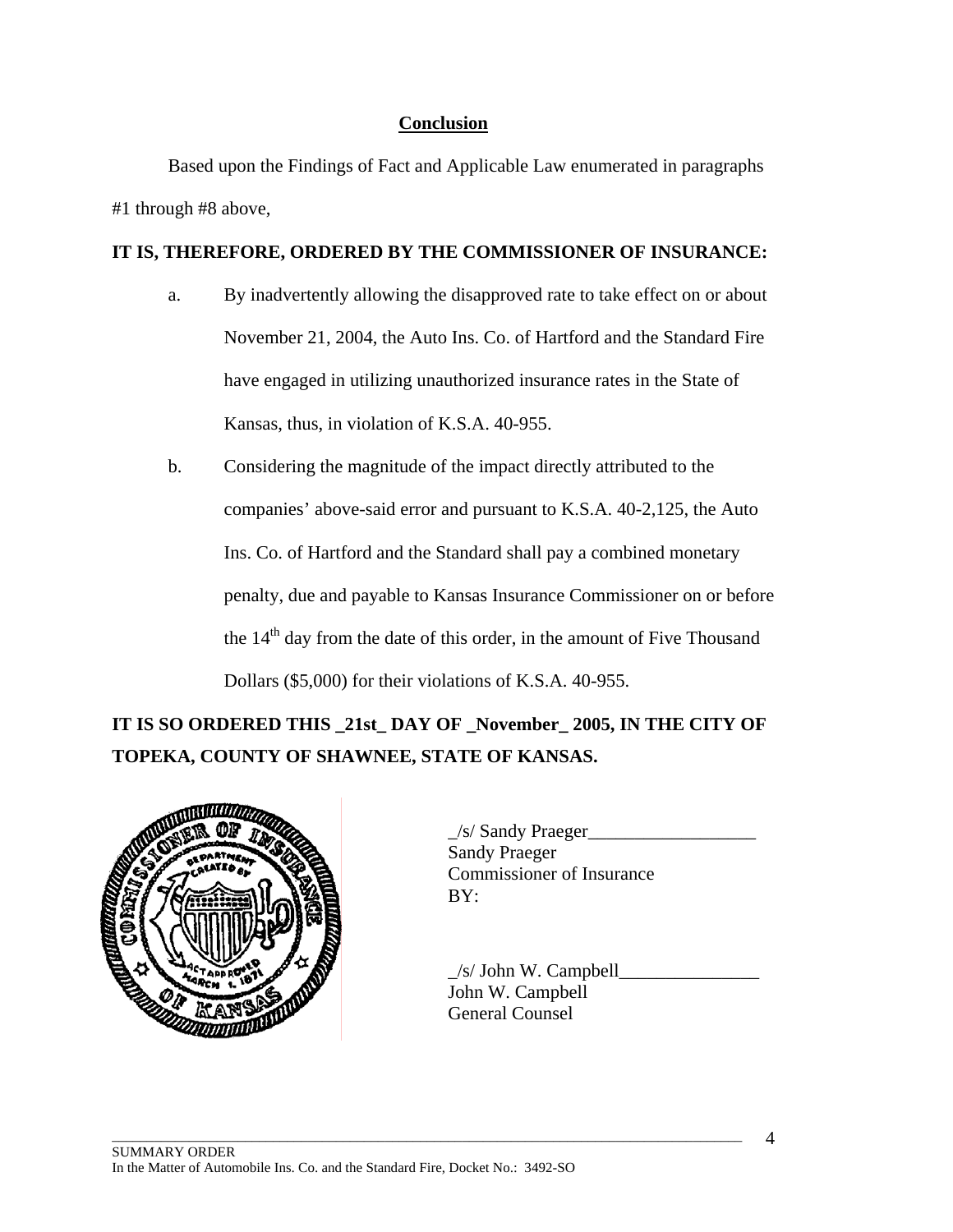## **CERTIFICATE OF SERVICE**

 The undersigned hereby certifies that he served the above and foregoing Summary Order on this \_21st\_ day of \_November\_, 2005, by causing the same to be deposited in the United States Mail, first class postage prepaid, addressed to the following:

 Lynne Fritter, *Esq.*  **Travelers**  Mail Code 8MS One Tower Square Hartford, CT 06183

> $/s$ / Hsingkan Chiang Hsingkan Chiang, Staff Attorney

### **NOTICE OF RIGHTS**

 The Automobile Insurance Company and The Standard Fire Insurance Company ("the companies") are entitled to a hearing pursuant to K.S.A. §77-537, the Kansas Administrative Procedure Act. If the companies desire a hearing, the companies must file a written request for a hearing with:

> John W. Campbell, General Counsel Kansas Insurance Department 420 S.W.  $9<sup>th</sup>$  Street Topeka, Kansas 66612

 This request must be filed within fifteen (15) days from the date of service of this Order. If the companies request a hearing, the Kansas Insurance Department will notify the same of the time and place of the hearing and information on the procedures, right of representation, and other rights of parties relating to the conduct of the hearing, before commencement of the hearing.

 If a hearing is not requested in the time and manner stated above, this Summary Order shall become effective as a Final Order upon the expiration of time for requesting a hearing, pursuant to K.S.A. §77-613. In the event that the companies file a petition for judicial review, pursuant to K.S.A. §77-613(e), the agency officer to be served on behalf of the Kansas Insurance Department is: